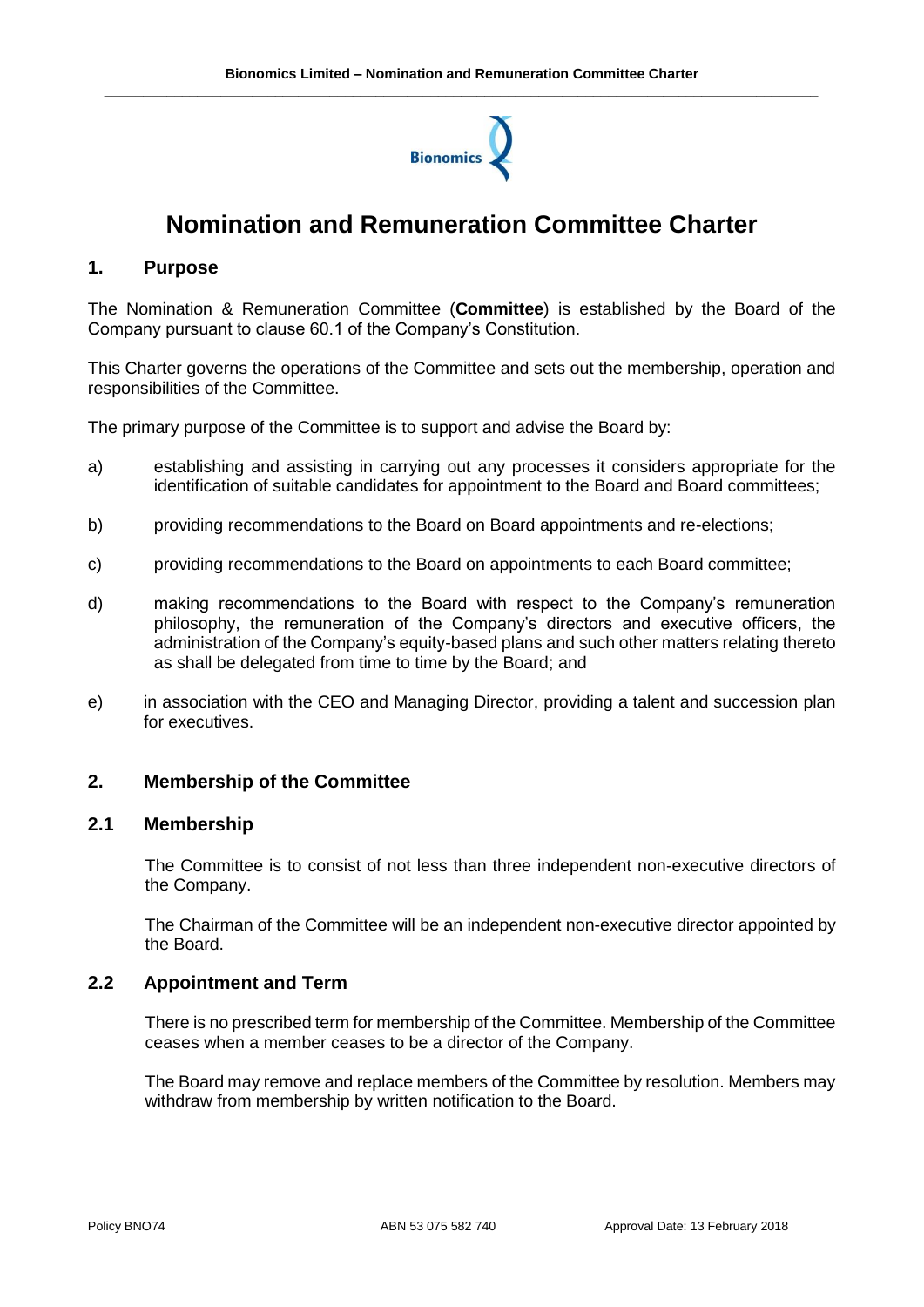# **3. Administrative Matters**

## **3.1 Meetings**

The Committee will meet as often as necessary to undertake its role effectively, but must meet at least once each calendar year. The Committee Chairman (or in his or her absence, a member designated by the Committee Chairman) shall preside at each meeting of the Committee. The quorum necessary for a meeting of the Committee will be two members.

The Company Secretary must on request from any Committee member, convene a meeting of the Committee. Notice must be given to every Committee member of every Committee meeting but there is no minimum notice period. Acknowledgment of receipt of notice by all members is not required before the meeting may be validly held.

Members of management, including without limitation the Managing Director of the Company, and Directors that are not members of the Committee, may attend meetings of the Committee at the invitation of the Committee Chairman.

The Committee may exclude from its meetings any person (other than a member of the Committee) it deems appropriate. Notwithstanding the foregoing, no executive officer shall be present during any deliberations or voting of the Committee concerning his or her remuneration, but the Committee may, in its discretion, invite the Chief Executive Officer and Managing Director to be present during deliberations with respect to the remuneration of others.

The Committee is authorised to meet by way of electronic communications (including without limitation telephone conference) and may act by way of a written resolution signed or approved electronically by a majority of the members of the Committee. Such a written resolution may be signed or approved in counterpart. Otherwise, the proceedings of the Committee shall be conducted in accordance with the provisions of the Company's Constitution which deal with directors' meetings as far as they are applicable and otherwise as the Committee sees fit in accordance with clause 60.6 of the Company's Constitution.

## **3.2 Access and External Engagement**

The Committee has rights of access to management and rights to seek explanations and additional information.

The Committee may seek the advice of the Company's solicitors (at the cost of the Company) as to any matter pertaining to the powers or duties of the Committee.

The Committee may instruct the Managing Director to engage such other independent advisers in relation to any matter pertaining to the responsibilities of the Committee, as the Committee may require.

## **3.3 Agenda and Minutes**

The Company Secretary will:

- a) attend all Committee meetings as minute secretary
- b) in conjunction with the Chairman of the Committee, prepare an agenda to be circulated to each Committee member before each meeting of the Committee;
- c) prepare minutes of each Committee meeting.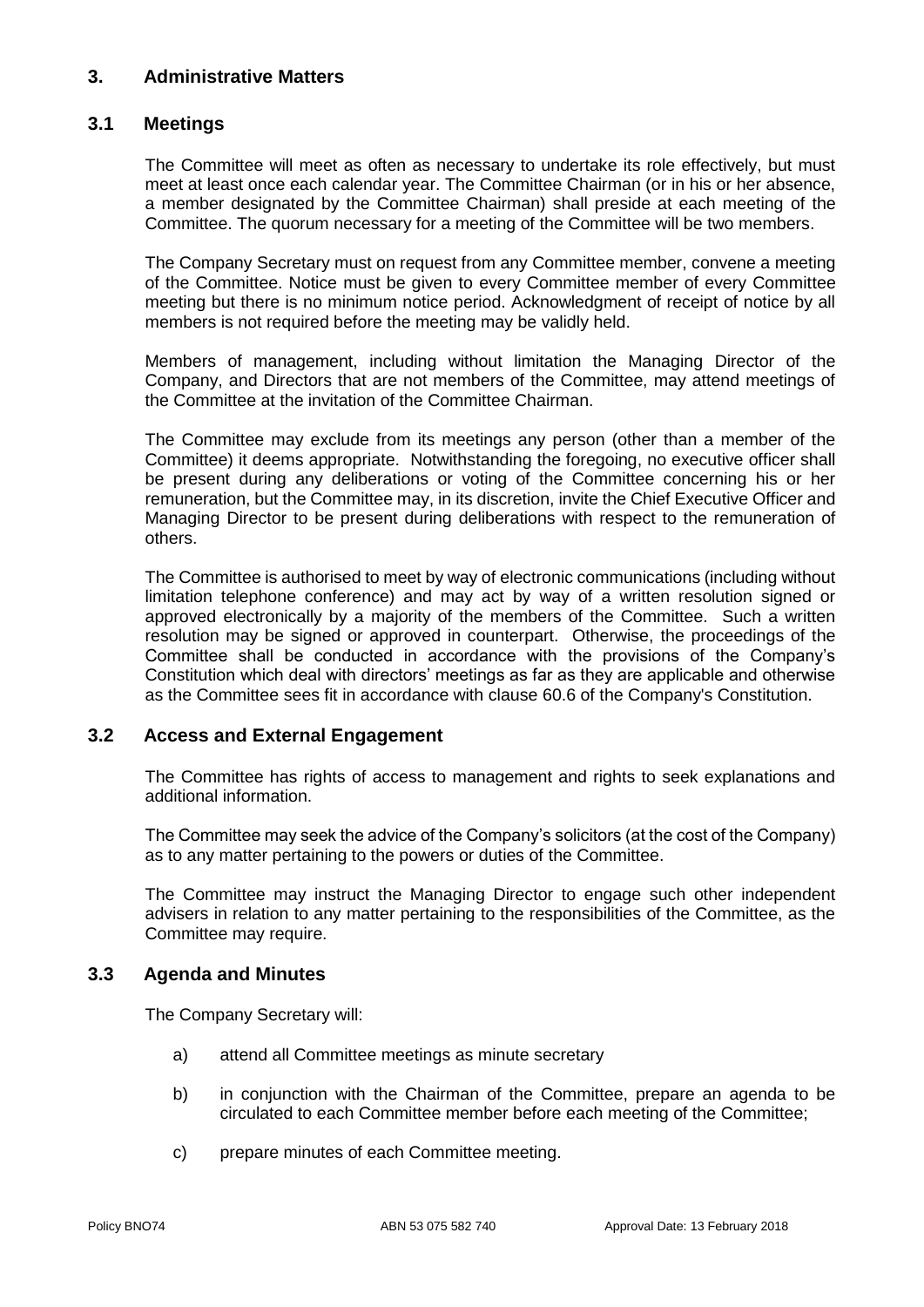## **4 Reporting**

There will be included in the Board papers for each Board meeting following a meeting of the Committee the minutes of the previous Committee meeting.

The Committee Chairman will, if the Chairman of the Board considers necessary, provide a brief oral report at the Board meeting as to any material matters arising out of any preceding Committee meeting. All directors will be permitted, within the Board meeting, to request information of the Committee Chairman or members of the Committee.

## **5. Duties and Responsibilities**

#### **5.1 Board Structure and Appointments**

The Committee will:

- a) make recommendations to the Board regarding criteria for Board membership, the size and composition of the Board and Board Committees and the chairmanship of the Board and its committees;
- b) engage executive search firms where necessary to assist in the selection process of suitable director candidates and determine the basis of their engagement, compensation and term;
- c) assist in identifying, interviewing and recruiting candidates for the Board with a view to achieving an appropriate balance of skills, knowledge, experience, independence and diversity to discharge the Board's duties and responsibilities and having regard to any board skills matrix implemented by the Board;
- d) before recommending any candidate for appointment, review his or her qualifications and experience, including capability, availability to serve, independence and other relevant factors (including appropriate background checks);
- e) make recommendations to the Board regarding the appointments and re-election of directors, including identifying suitable candidates for new appointments: and
- f) recommend to the Board individuals to fill any vacancy that may occur from time to time on the Board

#### **5.2 Remuneration Matters**

The Committee will monitor, review and advise the Board on:

- a) the remuneration philosophy of the Company, including the policies and strategy relative to executive remuneration;
- b) on at least an annual basis, the performance and remuneration of the Chief Executive Officer and Managing Director and the Company's other executive officers. Remuneration includes salary, bonus and incentive remuneration levels, deferred remuneration, executive perquisites, equity remuneration, superannuation/pension plans and welfare plans, severance arrangements, change-in-control benefits and other forms of remuneration;